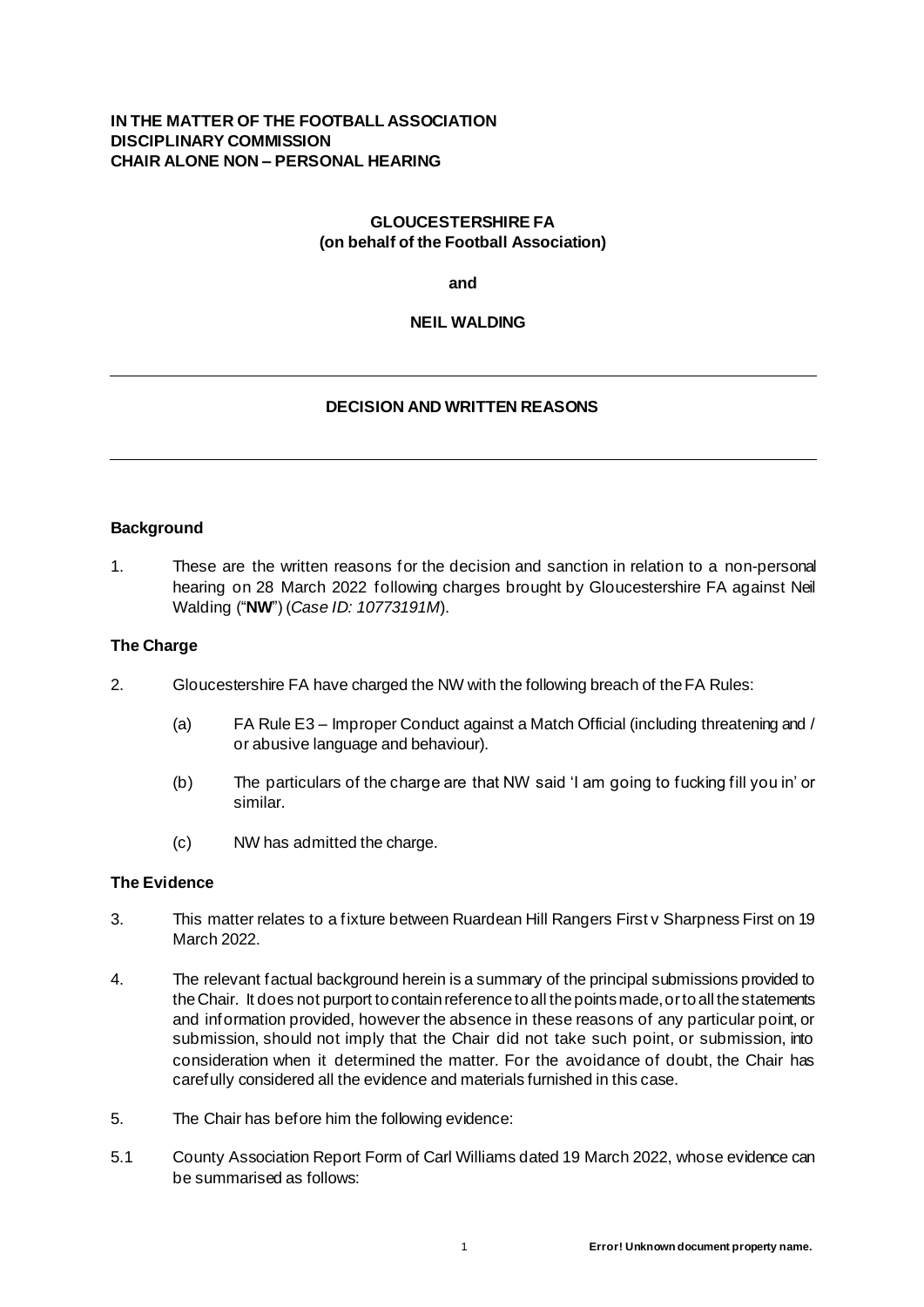- (a) During the second half, the manager of Ruardean Hill kept throwing a ball onto the field of play every time a ball went out of play. I asked the manager to stop doing this as we had two balls on the field of play several times in the game.
- (b) The ball went out of play again on the far side from him and yet again he kicked a ball halfway onto the pitch. I asked him again not to do this and he shouted 'where's the fucking ball gone then'.
- (c) I walked over to him to discuss his conduct and asked for his name. He confirmed his name was NW.
- (d) NW started swearing at me in an aggressive manner and I issued a red card, and asked him to leave the field. NW called me a 'fucking cunt' and a 'fucking wanker' several times.
- (e) A few minutes later, I noticed he was against the barrier and refusing to leave the game. I asked him to and he told me to 'piss off'. After the game, I was in my dressing room and I had several knocks on the door to thank me for the game.
- (f) I received another knock on the door from NW. I asked him to leave my dressing room and confronted me as to his sending off. I told him I was not going to discuss it with him and directed him to leave the room and he then said he was going to 'fucking fill me in, you fucking fat cunt'.
- (g) At this point, I felt threatened for my safety and thought I could be punched. He left and slammed the door.

## **Decision on Sanction**

- 6. As NW has admitted the charge, the Chair considered the appropriate sanction to impose.
- 7. The Chair referred to FA Rules and the Disciplinary Sanctions Guidelines issued by the FA. For this offence, the sanction range is a suspension from all football activity for a period of between 56 days and 182 days. The recommended entry point, prior to considering mitigating or aggravating factors is 112 days. In addition to the football based suspension, this offence carries a fine of up to £100 with a mandatory minimum of £50 and a compulsory FA education course.
- 8. It is at the Chair's discretion to vary a sanction where there are aggravating or mitigating factors present for the participants.
- 9. The Chair consulted NW's previous disciplinary history and noted that prior to this incident, NW had a clean disciplinary history.
- 10. In accordance with the FA Sanctions Guidelines, the Chair considered the entry point of a 112 day suspension before considering mitigation or aggravating factors, which would necessitate an upward or downward adjustment to the sanction. In this case, the Chair considered that the clean disciplinary history should be credited in mitigation along with the early admission of the charge. However, the Chair considered that the profile of NW as the manager of the club, the lack of cooperation with the FA's investigation and the repeated use of foul and abusive language count as aggravating factors.
- 11. Accordingly, NW is sanctioned as follows: